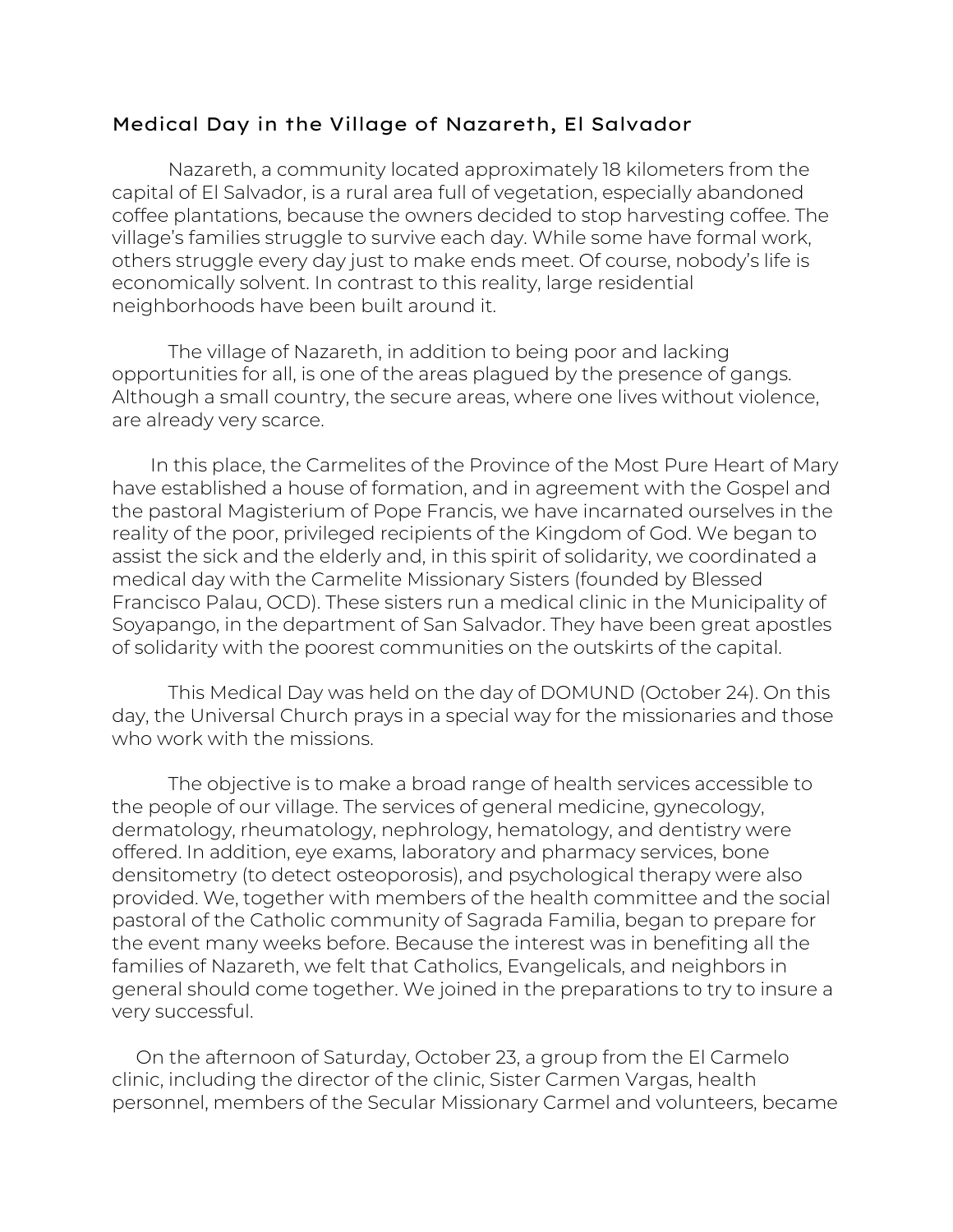messengers of good news. They arrived loaded not only with medicine and medical equipment, but also with a real desire to care for the sick people present in our village. Although they had already worked their normal full day at the clinic on Saturday, they arrived full of energy and love.

Three teams were quickly formed: two doctors, two nurses, and a psychologist went to visit the sick who could not leave their houses but were waiting as the day turned to night. The sick, used to the silence that remains when night arrives, heard the greetings from the teams and responded quickly, inviting the medical people into their simple homes. Neither the slippery ground nor the night which is so dark that one cannot see their own hand without the light of a lamp, prevented us from arriving at the homes of several of the very ill.

 On Sunday, summoned by the crowing of the roosters and the first rays of the sun, we made our way from the Carmelite house monastery to the elementary school in the center of the village and to the halls of Sagrada Familia, the local Catholic church. This activity took place on the day of DOMUND (October 24), in which the Universal Church prays in a special way for the missionaries and collaborates with the missions.

 With the objective of making integral health services accessible to the population of our village, the services of general medicine, gynecology, dermatology, rheumatology, nephrology, hematology, and dentistry were offered; in addition, eye exams, laboratory and pharmacy, bone densitometry (to detect osteoporosis), and psychological therapy were also provided. We, together with members of the health committee and the social pastoral of the Sagrada Familia community, began to prepare for the event many weeks before it was held. Because of the interest in benefiting the families of this place, we felt that Catholics, Evangelicals, and neighbors in general were called together, and we joined in the preparation to make the day a great event.

 On the afternoon of Saturday, October 23, a group from the El Carmelo clinic, formed by the director of the clinic, Sister Carmen Vargas, health personnel, members of the Secular Missionary Carmel and volunteers, as messengers of good news and loaded not only with medicine and medical equipment, but also with the desire to care for the sick people, were present in our village. And, although they had had their normal day at the clinic on Saturday morning, they arrived with their feet and hearts full of energy and love; so much so that we quickly made three teams: two doctors, two nurses and a psychologist who went to visit the sick who could not go out and were at home watching the darkening of the end of the day. The sick, attuned to the silence left by the day that is slowly leaving, heard greetings and they promptly responded by inviting them into their simple homes. Neither the